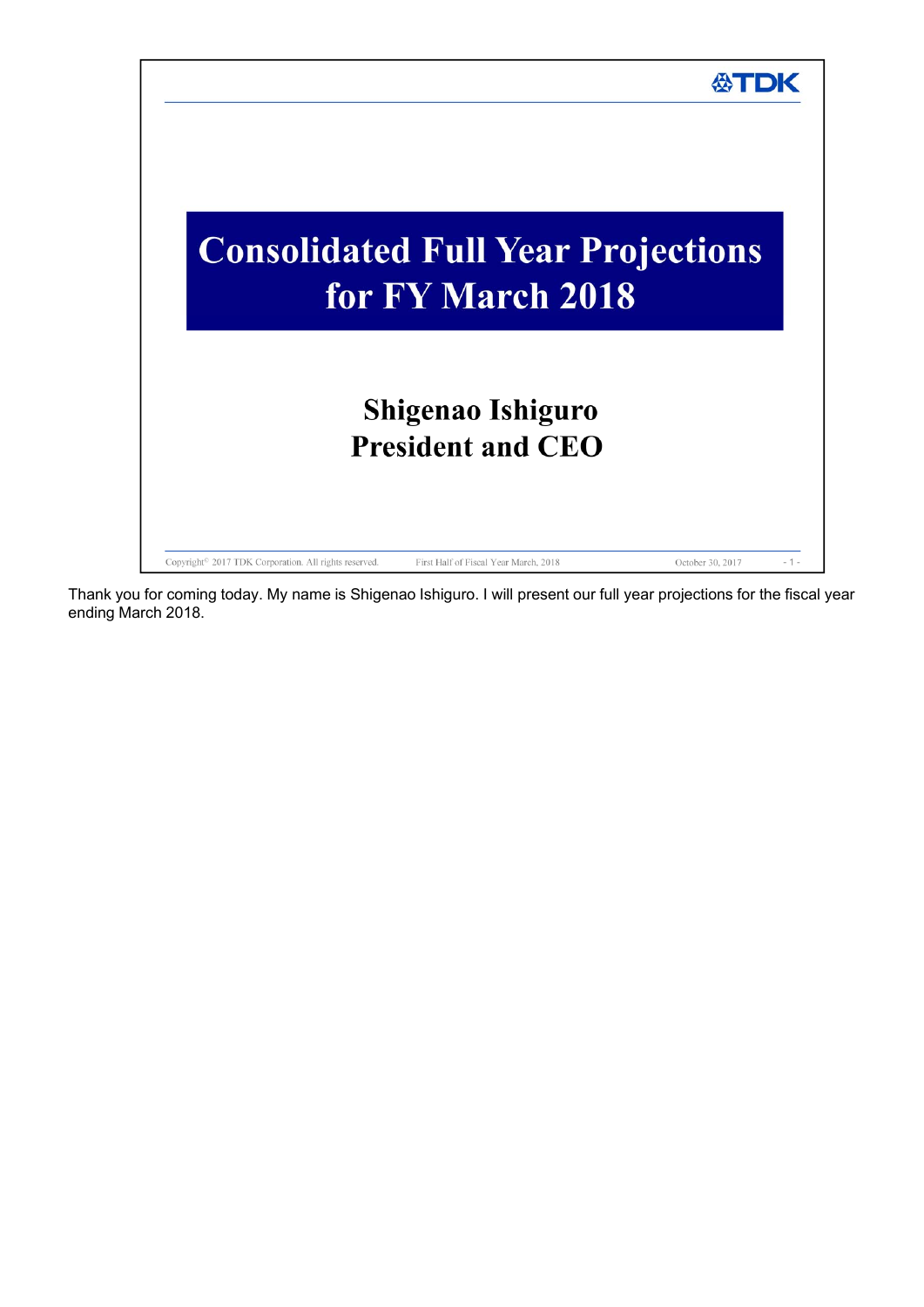| Projections for 3Q of FY March 2018 - Image of Change in Sales 47 TDK |  |  |
|-----------------------------------------------------------------------|--|--|
|-----------------------------------------------------------------------|--|--|

|                        | (Yen billions)                           |
|------------------------|------------------------------------------|
| 2Q of<br>FY March 2018 | <b>3Q Projections</b><br>(Q on Q Change) |
| 111.5                  | $+2\% \sim +5\%$                         |
| 20.2                   | $+2\% \sim +5\%$                         |
| 85.6                   | $-4\%$ ~-7%                              |
| 103.5                  | $+1\% \sim +3\%$                         |
| 13.3                   |                                          |
| 334.0                  | $+1\% \sim +3\%$                         |
| 111.01<br>130.26       | Forex assumptions<br>108.00<br>127.00    |
|                        |                                          |

First I will discuss our image of changes in sales for the third quarter of the fiscal year ending March 2018.

Looking at the Passive Components segment, we expect net sales to grow 2-5% overall. We anticipate ongoing strong sales to the automotive markets in Europe, China, and Japan, and solid sales to the industrial equipment market with momentum driven by Capacitors and Inductive Devices.

In the Sensor Application Products segment, we expect net sales growth of 2-5% overall. This outlook is based on solid sales of Temperature and Pressure Sensors as well as Magnetic Sensors to the automotive market, and sales of TMR Sensors increasing towards a peak for smartphones. Sales of MEMS Sensors are expected to be approximately level with the second quarter.

In the Magnetic Application Products segment, the total addressable market for HDDs has been revised down from the previous forecast of 400 million units per year to 390 million. The HDD head shipment index is expected to decrease by around 8% from 102 in the second quarter to 94 in the third quarter. We expect sales of HDD Suspension Assemblies to increase as volumes increase slightly while sales of microelectronic components for the ICT market move into full swing. Sales of Magnetic Products and Power Supplies to the industrial equipment market are projected to remain strong. A decline in HDD Head sales volume is expected to see overall Magnetic Application Products segment net sales contract by 4 to 7%.

In the Film Application Products segment, we expect third-quarter net sales to grow 1 to 3% over the second quarter. Rechargeable Battery shipments will ramp up in line with the launch of a new device by a major customer, and sale for Chinese customers should remain brisk. However, the growth will be muted by the impact of an order for around 7 billion yen recorded in the second quarter that was moved forward by a customer in anticipation of the China's founding anniversary holiday. As a reference, if the order had not been moved forward, the projection for real third quarter growth would be approximately 16% over the second quarter.

As a result, third quarter net sales for the whole Company are expected to increase by 1 to 3% over the second quarter net sales of 334.0 billion yen.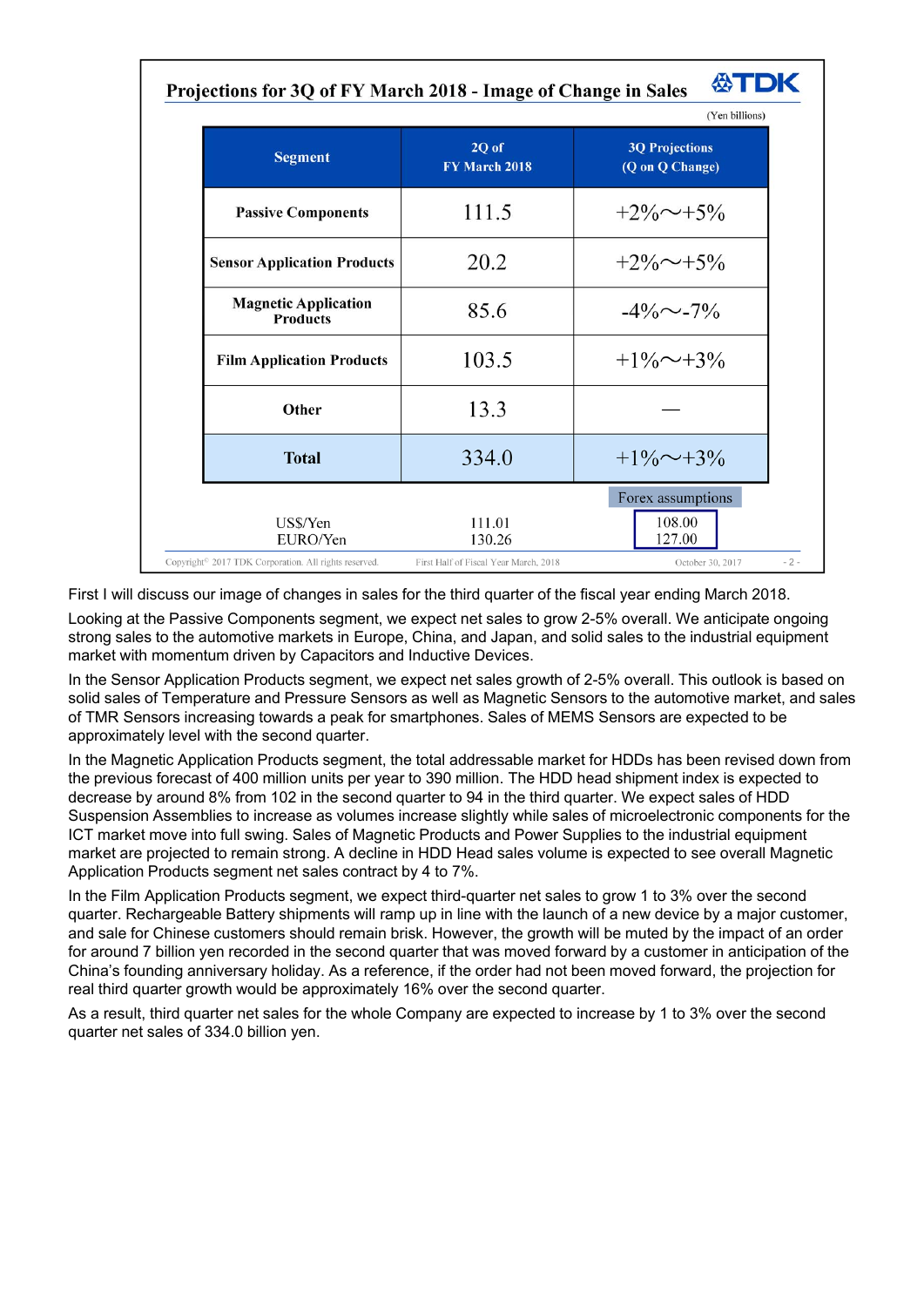## FY March 2018 Full Year / Dividend Projections

*ATDK* 

|         |                                      | FY March 2017                                   | FY March 2018                                               | FY March 2018                                                | FY March 2018                                                | <b>YoY</b> Change   |               |
|---------|--------------------------------------|-------------------------------------------------|-------------------------------------------------------------|--------------------------------------------------------------|--------------------------------------------------------------|---------------------|---------------|
|         | (Yen billions)                       | <b>Full Year Results</b>                        | <b>Full Year Projections</b><br>(announced on May 10, 2017) | <b>Full Year Projections</b><br>(announced on Jul. 28, 2017) | <b>Full Year Projections</b><br>(announced on Oct. 30, 2017) | <b>Yen billions</b> | $\frac{9}{6}$ |
|         | <b>Net Sales</b>                     | 1,178.3                                         | 1,110.0                                                     | 1,190.0                                                      | 1,250.0                                                      | 71.7                | 6.1           |
|         | <b>Operating Income</b>              | 208.7                                           | 80.0                                                        | 80.0                                                         | 85.0                                                         | (123.7)             | $-59.3$       |
|         | <b>Operating Income Margin</b>       | 17.7%                                           | 7.2%                                                        | 6.7%                                                         | 6.8%                                                         | $-10.9$ pt          |               |
|         | <b>Income before Income Taxes</b>    | 211.7                                           | 79.0                                                        | 79.0                                                         | 88.0                                                         | (123.7)             | $-58.4$       |
|         | <b>Net Income</b>                    | 145.1                                           | 55.0                                                        | 55.0                                                         | 60.0                                                         | (85.1)              | $-58.6$       |
|         | <b>Earning per Share (JPY)</b>       | 1,150.16                                        | 435.82                                                      | 435.79                                                       | 475.37                                                       |                     |               |
|         | Dividends (JPY)                      | 1st half: $60$<br>2nd half: $60$<br>Annual: 120 | 1st half: $60$<br>2nd half: $70$<br>Annual: 130             | 1st half: $60$<br>$2nd$ half : $70$<br><b>Annual: 130</b>    | 1st half: $60$<br>$2nd$ half : $70$<br><b>Annual: 130</b>    |                     |               |
|         | US\$(JPY)                            | 108.46                                          | 108.00                                                      | 108.00                                                       | 108.00<br>(Second half)                                      |                     |               |
| Ex-rate | EURO(JPY)                            | 118.92                                          | 118.00                                                      | 118.00                                                       | 127.00<br>(Second half)                                      | $\overline{a}$      |               |
|         | <b>Capital Expenditure</b>           | 167.6                                           | 160.0                                                       | 160.0                                                        | 170.0                                                        | 2.4                 | 1.4           |
|         | <b>Depreciation and Amortization</b> | 87.5                                            | 88.0                                                        | 88.0                                                         | 90.0                                                         | 2.5                 | 2.9           |
|         | <b>Research and Development</b>      | 91.3                                            | 86.0                                                        | 94.0                                                         | 99.0                                                         | 7.7<br>8.4          |               |

Finally, we come to our consolidated full-year projections for the fiscal year ending March 2018. In light of our firsthalf performance and sales trends in the second half, compared to the previous consolidated full-year projection announced in July we have raised our projection for net sales to 1,250.0 billion yen, operating income to 85.0 billion yen, income before income taxes to 88.0 billion yen, and net income to 60.0 billion yen. Our dividend forecast remains unchanged from the initial announcement at 60 yen for the interim dividend and 70 yen for the year-end dividend, for an annual dividend of 130 yen. Regarding exchange rate assumptions, we are now assuming 127 yen against the euro, reflecting the euro's appreciation, while we continue to assume 108 yen against the U.S. dollar.

In the second half of the fiscal year ending March 2018, we expect to continue seeing strong demand in the markets, mainly for automotive and industrial equipment. The smartphone market continues to present uncertainties in some aspects, but we do not envisage these having any major impact on the Company's sales. We have therefore revised the full-year net sales projection upward by 60.0 billion yen. For operating income, in our previous forecast we had projected expenses of around 9.0 billion yen in relation to the acquisition of InvenSense; however, we are now anticipating expenses of around 10.0 billion after PPA amortization expenses related to inventory evaluations increased by around 1.0 billion yen in the second quarter. Our projection for net income has been revised up by 5.0 billion yen in step with increased profits due to higher net sales. We have also revised our expense estimates. Capital expenditure has been increased by 10.0 billion yen to 170.0 billion yen; depreciation and amortization has been increased by 2.0 billion yen to 90.0 billion yen; and research and development expenses have been increased by 5.0 billion yen to 99.0 billion yen.

That concludes my presentation. Thank you very much for your attention.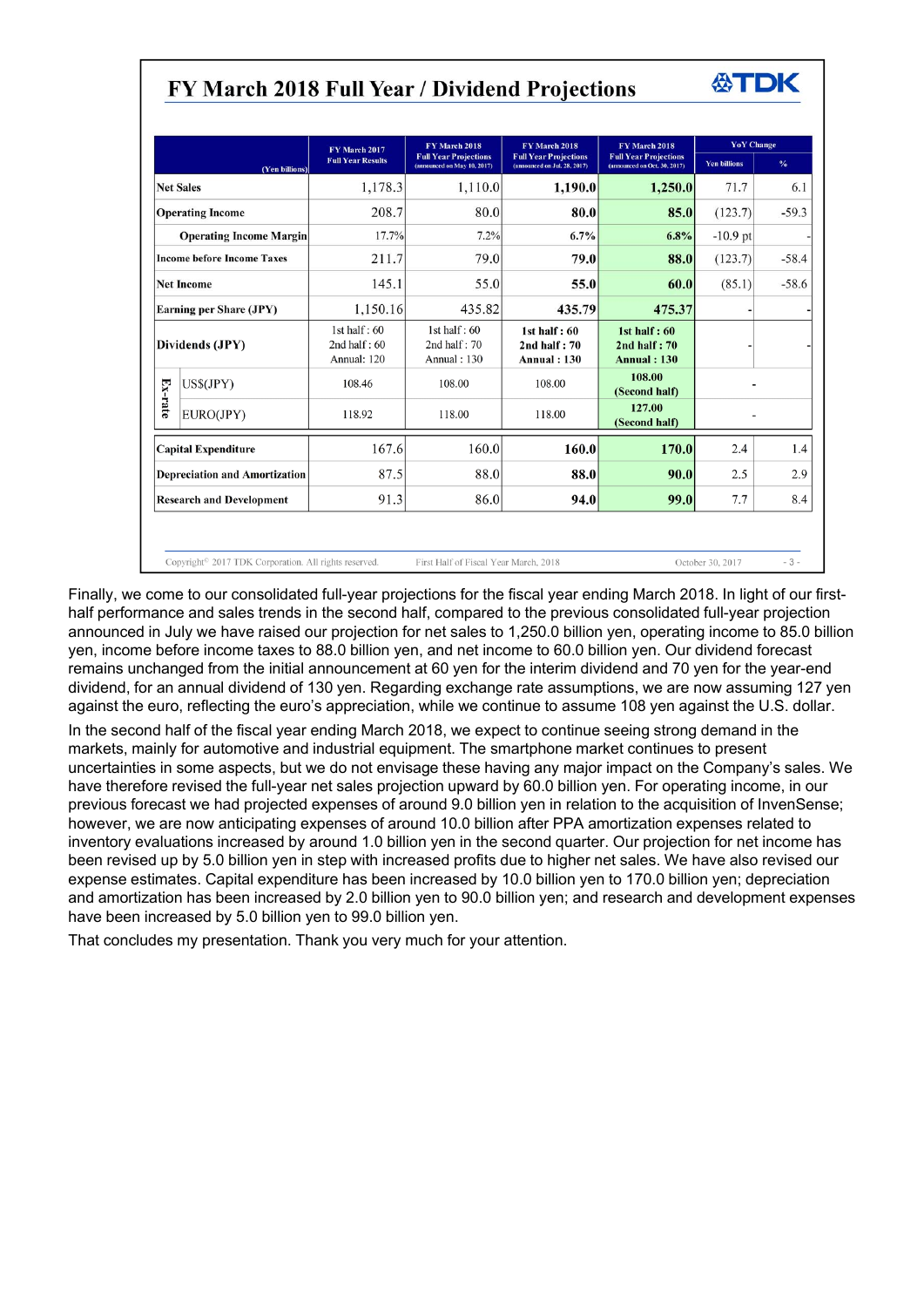## **Cautionary Statements with Respect to Forward-Looking Statements**

This material contains forward-looking statements, including projections, plans, policies, management strategies, targets, schedules, understandings, and evaluations about TDK, or its group companies (TDK Group). These forward-looking statements are based on the current forecasts, estimates, assumptions, plans, beliefs, and evaluations of the TDK Group in light of the information currently available to it, and contain known and unknown risks, uncertainties, and other factors. The TDK Group therefore wishes to caution readers that, being subject to risks, uncertainties, and other factors, the TDK Group's actual results, performance, achievements, or financial position could be materially different from any future results, performance, achievements, or financial position expressed or implied by these forward-looking statements, and the TDK Group undertakes no obligation to publicly update or revise any forwardlooking statements after the issue of this material except as provided for in laws and ordinances. The electronics markets in which the TDK Group operates are highly susceptible to rapid changes, risks, uncertainties, and other factors that can have significant effects on the TDK Group including, but not limited to, shifts in technology, fluctuations in demand, prices, interest and foreign exchange rates, and changes in economic environments, conditions of competition, laws and regulations. Also, since the purpose of these materials is only to give readers a general outline of business performance, many numerical values are shown in units of a billion yen. Because original values, which are managed in units of a million yen, are rounded off, the totals, differences, etc. shown in these materials may appear inaccurate. If detailed figures are necessary, please refer to our financial statements and supplementary materials.

Copyright<sup>®</sup> 2017 TDK Corporation. All rights reserved.

First Half of Fiscal Year March, 2018

October 30, 2017

 $-4-$ 

公TDK